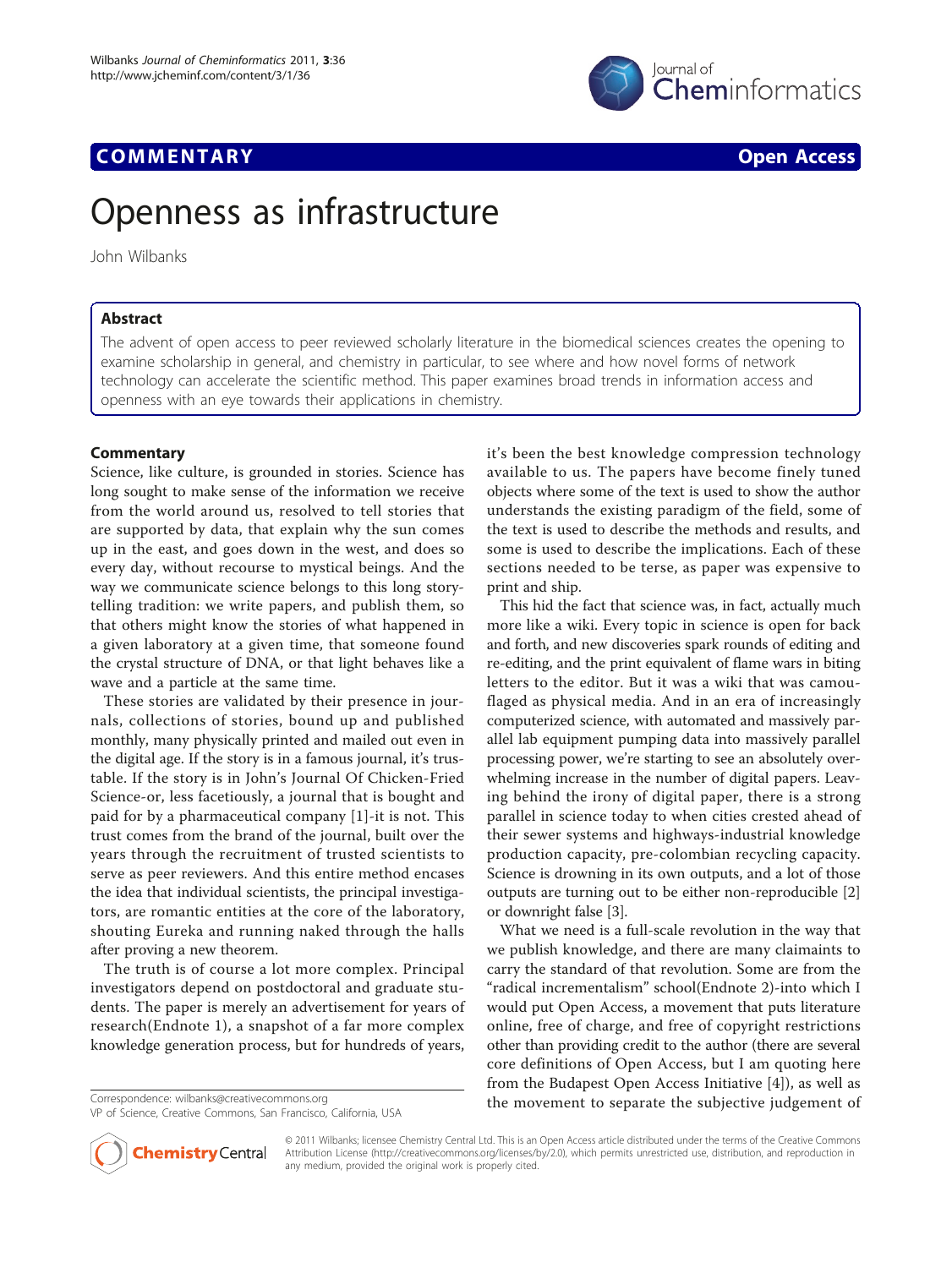impact from a more objective judgement of scientific validity in the peer review process [\[5](#page-3-0)]. Others go farther, arguing for the abandonment of the article as the core unit of knowledge transfer, for nano-publication of individual assertions [[6\]](#page-3-0), for the publication of figures or data rather than articles [[7\]](#page-3-0), for the rise of wiki science and the end of peer review entirely [\[8](#page-3-0)].

It's an explosion in our capacity to capture data that is a large player in the explosion of papers, and in the various claimants to the revolution in publishing knowledge. We now have massively parallel ways to measure reactions, run experiments, capture information about the state of the world. But the publication revolution (that is, beyond radical incrementalism) will not occur without some new help. The promised Fourth Paradigm of Science [[9](#page-4-0)] will require that we build new systems into the existing *data* infrastructure that we have for science.

Infrastructure used to be something physical-highways, in the common world, or big buildings and expensive machines in the science world (such as the Large Hadron Collider, or the Hubble Telescope). The rise of the network has brought a new layer of physical infrastructure, from the fiber across which bits flow to the server farms and compute clusters and clouds where processing now takes place, all connected by yet another crucial elementthe standard protocols by which data and documents and music files and more are broken up into packets, routed, transported, and reassembled. And one of the most important sets of protocols is the set we know generally speaking as the Web. It's the stuff that lets us share documents, and it's changed the world.

But in the case of complex adaptive systems-like the body, the climate, or our national energy usage-the data are usually not part of a document. They exist in massive databases which are loosely coupled, and are accessed by humans not through search engines but through largescale computational models. There are so many layers of abstraction between user and data that it's often hard to know where the actual data at the base of a a set of scientific claims reside.

This is at odds with the fundamental nature of the Web. The Web is a web of documents. Those documents are all formatted the same way, using a standard markup language, and the same protocol to send copies of those documents around. Because the language allows for "links" between documents, we can navigate the Web of documents by linking and clicking. Because the right to link is granted to creators of web pages, we get lots of links. And because we get lots of links (and there aren't fundamental restrictions on copying the web pages) we get innovative companies like Google that index the links and rank web pages, higher or lower, based on the number of links referring to those pages [\[10](#page-4-0)]. Google doesn't know, in any semantic sense, what the pages are about,

But in the data world, very little of this applies. The data exist in a world almost without links. There is no accepted standard language, though some are emerging [[11\]](#page-4-0), to mark up data. And if you had that, then all you get is another problem-the problem of semantics and meaning. So far at least, the statistics aren't good enough to help us really structure data the way they structure documents.

There is one emerging world of data, often locationbased data, where we can make a lot of progress. It's the world of apps that help you know when the bus will be at a given stop in Boston, and thus avoid the cold [[12\]](#page-4-0). It's one that doesn't worry much about data integration, or data interoperability, or data infrastructure, because it's simple data-where is the bus and how fast is it going? and because it's mapped against a knowledge system we have had for hundreds of years, that we understand, and which is...well, a map.

But the world of modern science isn't so simple. Doing deeply complex modeling of climate events, of energy usage, of cancer progression-these are not so easy to turn into iPhone apps. The way we treat them shouldn't be with the output of a document. It's the wrong metaphor. We don't need a "map" of cancer-at least not in the classical sense of a 2-dimensional representation. We need a model that tells us, given certain inputs, what our decision matrix looks like. And the infrastructure for documents doesn't get us there.

So, I have made the argument for more infrastructure. That imposes the requirement that I say what I mean by infrastructure. I believe there to be at least three essential elements missing.

First is the infrastructure to collaborate scientifically. Laboratories are natural breeding grounds for collaboration and conversation-reagents are shared, coffee and tea are drunk, journal club is hosted. Virtual collaboration lacks these elements that form the circadian rhythms of a group, and this absence of shared rhythm dogs collaborative projects far beyond the sciences (Endnote 3). We have seen some infrastructure for distributed collaboration in software, like github, but as yet this has not emerged in the sciences (and indeed may need to evolve discipline by discipline as needs and local context dictate).

Another missing link is that of classification. Before the web, classification was a library or taxonomical function, imposed from above by hierarchical authority, famously subject to bias, prejudice, and sheer incompetence (Endnote 4). But with the advent of the web, we see the rise of "categories, links, and tags" as emergent systems of classification, ones that are plenty good enough to help us fine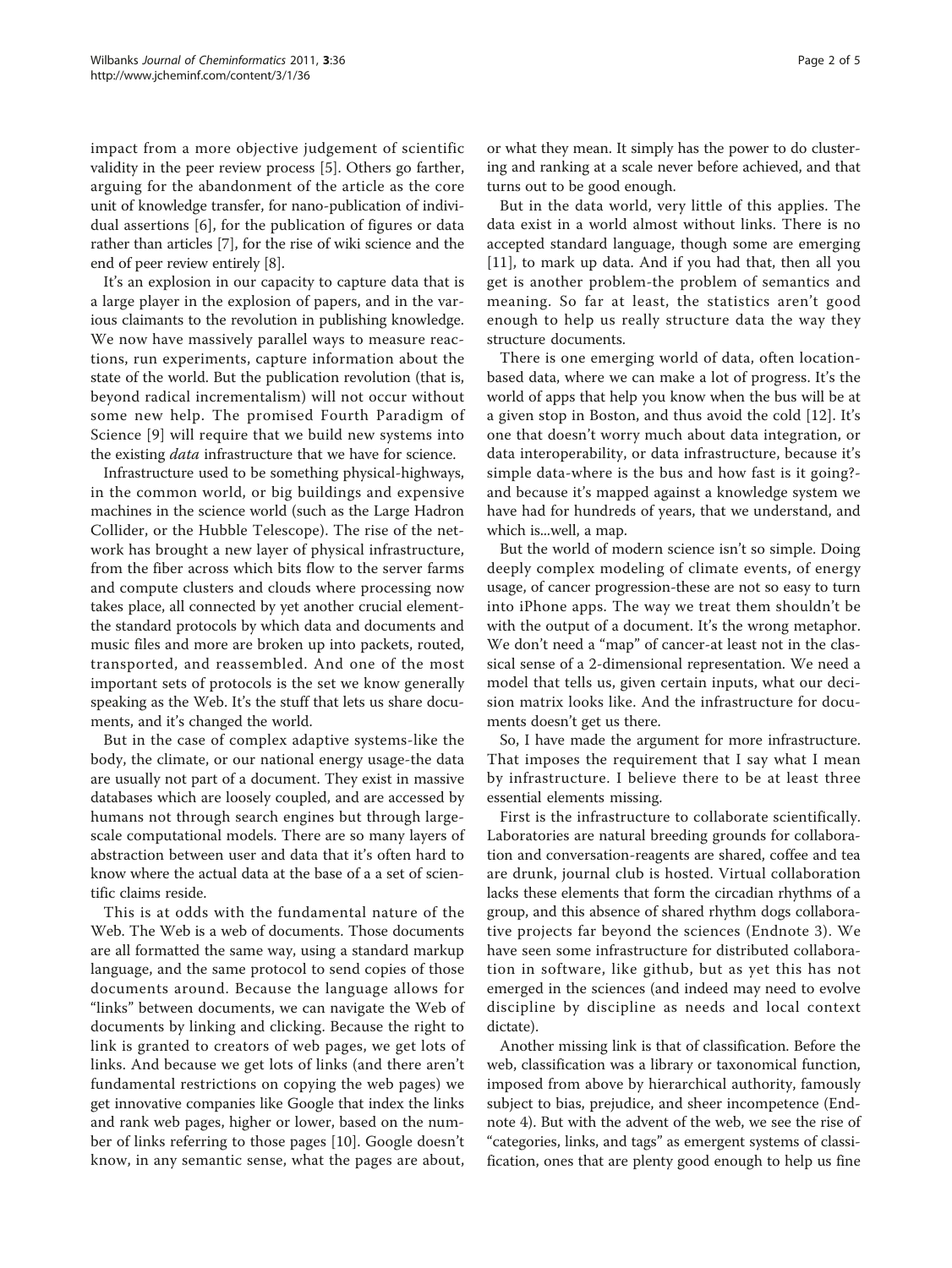web pages about ourselves, ratings of local restaurants, or lengthy rants against ontology. We no longer need a file system, we just need the right search string (and of course, services that provide us the search capacity).

But science actually fits many of the elements where expert classification and formal ontology actually make some sense-formal categories, expert users, authoritative sources of judgement, etc. And in particular, the problem that automated machine-generated data imposes of an explosion of unstructured content means that the emergent classification on which the Web runs doesn't emerge, because there aren't any people tagging it and linking it. We have to have at least some formal classifications to impose to help us deal with big data, but science doesn't like to fund that sort of work nearly as much as it does the creation of new (you guessed it) papers.

The last one is thankfully the easiest of the three. It is the infrastructure for data openness. It's composed of open data (Endnote 5) licenses (Endnote 6)(covering not only copyright and database rights, but issues of privacy, identity, and more (Endnote 7)), legal user interfaces to make sure users understand the terms, and technological implementations for licenses, so that machines can negotiate and discover the terms under which a given piece of data is (or isn't) available. This infrastructure for openness draws on successes in free software and free culture, where open licenses have been part of the creation of entire ecosystems of co-creation that would otherwise have been impossible [\[13\]](#page-4-0).

Open data also helps us address the first two elements of missing infrastructure. It's highly unlikely that any one scientific funder, or any one company, will develop the right system for collaboration across sciences, or even across a single discipline in the sciences like chemistry. Open data means that the disciplines can each evolve towards their own systems of collaboration, that the marketplace of ideas can take place without high transaction costs to try, and often fail, at new methods to work together. Open data also helps address the classification problem, again by lowering the cost at which one group attempts to organize their information, and by creating a culture in which classification schemes are themselves shared, remixed, hacked, and subjected to incremental improvement-but also ready to be torn down and rebuilt when the data indicate.

There are two striking examples of open data that we can look to as inspiration for chemistry. One is in astronomy, where there is a longstanding tradition (caused in part by scarce, and thus shared, physical resources like radio telescopes) of sharing open data, as well as an evolved, open source infrastructure for virtual collaboration (Endnote 8). Openness has become the norm, and has allowed for classification and collaboration to emerge over time, so that now the serious work of astronomical science takes place in the open.

A second is more emergent, and more scattered, in biology. Biology has for years been like chemistry-laboratory focused, principal investigator driven-and subject to enormous competitive pressures with the boom of the biotechnology industry. But the larger the data become, and the more complex the human body is discovered to be, the more open data becomes the only tractable methodological approach that accelerates science. Chemistry itself is seeing a flowering of expertise in novel methods of publication and knowledge construction, though only time will tell which approach will become part of the infrastructure of the discipline (Endnote 9).

Thus, the pharmaceutical industry itself has systematically invested in the public domain of data, from the Single Nucleotide Polymorphism Consortium (Endnote 10) to the Structural Genomics Consortium (Endnote 11). As the pharmaceutical industry is well known to embrace patent rights in many areas, its decade-long investment in, and support of, open data is a telling example of the market finding its own way towards openness as infrastructure that simply accelerates science. The recent advent of Sage Bionetworks, another non profit data sharing project, promises to bring the same kind of benefits to disease biology, moving from "fundamental" data like sequences and structures to experimental and clinical information.

Taken together, these three skeins of collaboration, classification, and openness draw us inevitably towards the long-claimed, but rarely-achieved, goal of the scientific method: to make claims that are reproducible under similar circumstances by someone other than the claimant, to be reproducible.

The road to implementing the three new levels of data infrastructure face barriers. Science is complex, and even if we implement on all three levels, that won't magically create new insights. The Alzheimer's Disease Neuroimaging Initiative ran for nearly a decade as an open data, open collaboration project, with standardized ways to classify the images, before its research breakthroughs made it into the peer-reviewed (wait for it) papers [[14](#page-4-0)]. There is a lag time between when we invest in infrastructure and when we see the results, and we will have to be patient.

But open data will in the end win out, just as open systems have won out for networking, for document sharing, for software, and are beginning to win for culture and education. It is, in the end, the better way to do science, one in which there is less duplication of effort, less fraud, more reproducibility, more return on investment, and faster times to market of knowledge. It is, moreover, one that returns scientific data to its most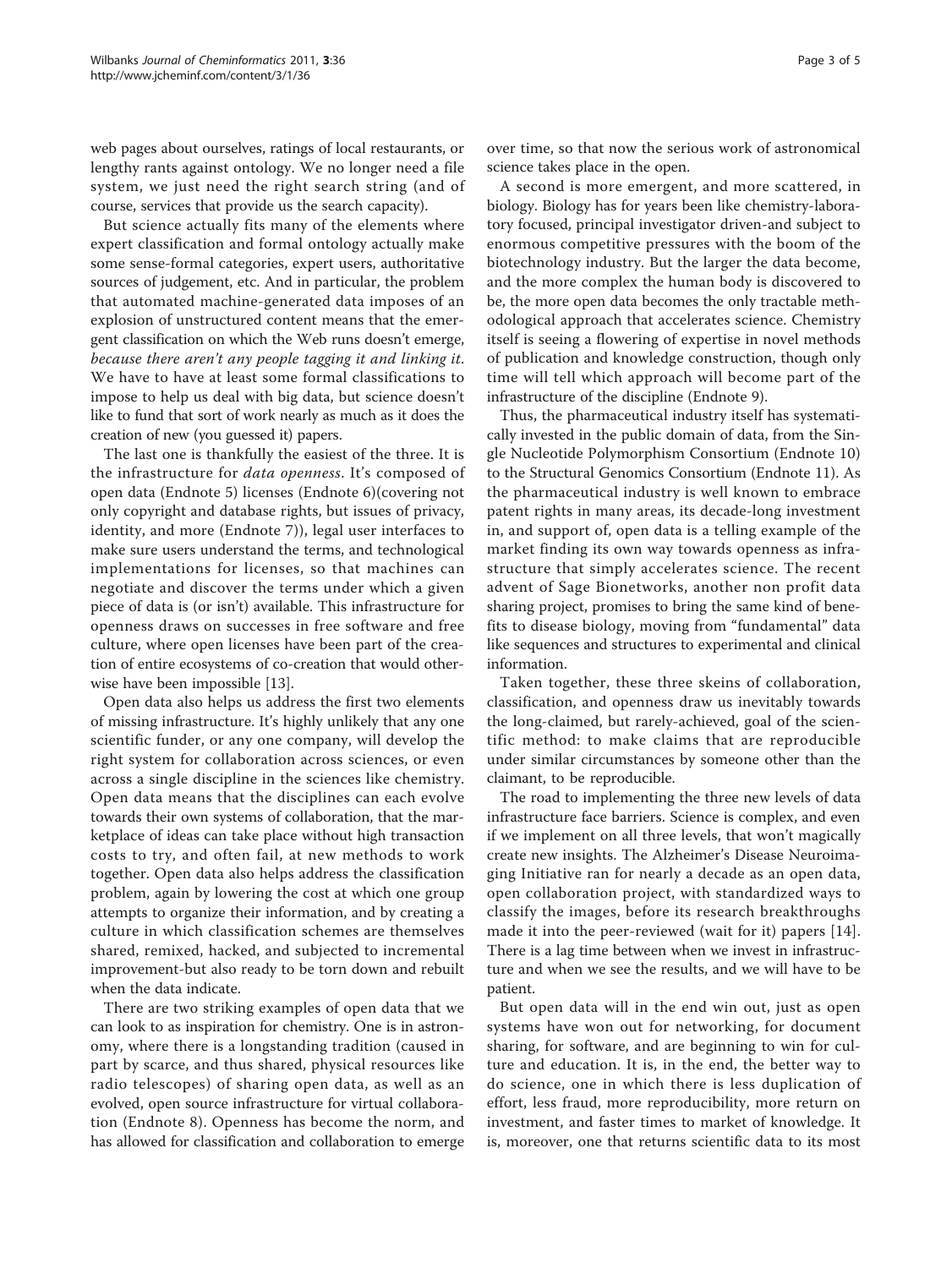<span id="page-3-0"></span>natural state, one that is a pure public good, that gains more value as more people possess it.

## Endnotes

## Endnote 1

Apocryphal, but told to the author by Victoria Stodden.

### Endnote 2

I owe this phrase to a conversation with Christine Borgman of the University of California of Los Angeles.

## Endnote 3

See The World Opera project for a fascinating example at<http://theworldopera.org/>- debates that never occur in a normal opera, such as "should we have a real conductor at one location, an avatar, or just a metronome?" must be resolved before a collaborative performance in real time can be achieved.

## Endnote 4

Clay Shirky has written a lovely deconstruction of classification called "Ontology is Overrated"-available at [http://www.shirky.com/writings/ontology\\_overrated.](http://www.shirky.com/writings/ontology_overrated.html) [html](http://www.shirky.com/writings/ontology_overrated.html). This paragraph draws on his arguments at multiple points, but I encourage readers to read the whole article, including his high praise of the periodic table of the elements as a high-water mark in classification.

#### Endnote 5

See the Open Knowledge Definition at [http://www.open](http://www.opendefinition.org/okd/)[definition.org/okd/-](http://www.opendefinition.org/okd/) although I dispute the idea that data necessarily equals knowledge, I still like the definition's spirit.

#### Endnote 6

See Creative Commons' CC0 legal tool at [http://creati](http://creativecommons.org/publicdomain/zero/1.0/)[vecommons.org/publicdomain/zero/1.0/](http://creativecommons.org/publicdomain/zero/1.0/) for an example of an implementation of the OKD for data.

### Endnote 7

This is a space where the naive "porting" of open infrastructure for software and culture fails. Privacy constraints, especially around human subjects data, are totally orthogonal to the right to make and distribute copies. This is a key area for future work and research.

#### Endnote 8

See the International Virtual Observatory Alliance, at <http://www.ivoa.net/>, for a remarkable example of international virtual science based on public domain data.

#### Endnote 9

For example, [http://www.openphacts.org/,](http://www.openphacts.org/) [http://seman](http://semanticweb.com/semantic-chemistry_b10684)[ticweb.com/semantic-chemistry\\_b10684](http://semanticweb.com/semantic-chemistry_b10684), [http://en.](http://en.wikipedia.org/wiki/Blue_Obelisk) [wikipedia.org/wiki/Blue\\_Obelisk,](http://en.wikipedia.org/wiki/Blue_Obelisk) [http://en.wikipedia.org/](http://en.wikipedia.org/wiki/Open_Notebook_Science) [wiki/Open\\_Notebook\\_Science,](http://en.wikipedia.org/wiki/Open_Notebook_Science)<http://chem2bio2rdf.org>

#### Endnote 10

The SNP Consortium (TSC) was established in 1999 as a collaboration of several companies and institutions to produce a public resource of single nucleotide polymorphisms (SNPs) in the human genome. The initial goal was to discover 300 000 SNPs in two years, but the final results exceeded this, as 1.4 million SNPs had been released into the public domain at the end of 2001. In the end, 1.8 million SNPs were released. More than \$50,000,000 was contributed to fund this project, the majority by for-profit companies from [[15](#page-4-0)] and from "The SNP Fact Sheet" at [http://www.ornl.gov/sci/techre](http://www.ornl.gov/sci/techresources/Human_Genome/faq/snps.shtml)[sources/Human\\_Genome/faq/snps.shtml](http://www.ornl.gov/sci/techresources/Human_Genome/faq/snps.shtml).

#### Endnote 11

The SGC is a public-private partnership whose mandate is to promote the development of new medicines by carrying out basic science of relevance to drug discovery and placing all information, reagents and know-how into the public domain without restriction. The core mandate of the SGC is to determine 3D structures on a large scale and cost-effectively-targeting human proteins of biomedical importance and proteins from human parasites that represent potential drug targets. In these two areas, the SGC is now responsible for >25% and >50% of all structures deposited into the Protein Data Bank each year. It is funded by public and private institutions, including three of the world's largest pharmaceutical companies. From the SGC FAQ at [http://www.](http://www.thesgc.org/about/faqs.php#faq_3) [thesgc.org/about/faqs.php#faq\\_3](http://www.thesgc.org/about/faqs.php#faq_3)

Received: 24 June 2011 Accepted: 14 October 2011 Published: 14 October 2011

#### References

- 1. Merck Published Fake Journal- from The Scientist. 2009 [\[http://classic.](http://classic.the-scientist.com/blog/display/55671/) [the-scientist.com/blog/display/55671/\]](http://classic.the-scientist.com/blog/display/55671/), accessed on 5/31/11.
- 2. Lehrer J: The Truth Wears Off: Is there something wrong with the scientific method? The New Yorker 2010 [\[http://www.newyorker.com/](http://www.newyorker.com/reporting/2010/12/13/101213fa_fact_lehrer) [reporting/2010/12/13/101213fa\\_fact\\_lehrer\]](http://www.newyorker.com/reporting/2010/12/13/101213fa_fact_lehrer).
- loannidis JPA: An Epidemic of False Claims: Competition and conflicts of interest distort too many medical findings. Scientific American 2011 [[http://www.scientificamerican.com/article.cfm?id=an-epidemic-of-false](http://www.scientificamerican.com/article.cfm?id=an-epidemic-of-false-claims)[claims](http://www.scientificamerican.com/article.cfm?id=an-epidemic-of-false-claims)].
- 4. Budapest Open Access Initiative. [[http://www.soros.org/openaccess/read.](http://www.soros.org/openaccess/read.shtml) [shtml](http://www.soros.org/openaccess/read.shtml)].
- 5. Giles J: [Open-access journal will publish first, judge later.](http://www.ncbi.nlm.nih.gov/pubmed/17203032?dopt=Abstract) Nature 2007, 445(7123):9.
- 6. Mons B, Velterop J: Nano-Publication in the e-science era. [[http://www.](http://www.nbic.nl/uploads/media/Nano-Publication_BarendMons-JanVelterop.pdf) [nbic.nl/uploads/media/Nano-Publication\\_BarendMons-JanVelterop.pdf](http://www.nbic.nl/uploads/media/Nano-Publication_BarendMons-JanVelterop.pdf)].
- 7. Hahnel M: Introducing FigShare: a new way to share open scientific data- blog post at the Open Knowledge Foundation, retrieved on 5/31/ 11 at. [[http://blog.okfn.org/2011/03/02/introducing-figshare-a-new-way-to](http://blog.okfn.org/2011/03/02/introducing-figshare-a-new-way-to-share-open-scientific-data/)[share-open-scientific-data/\]](http://blog.okfn.org/2011/03/02/introducing-figshare-a-new-way-to-share-open-scientific-data/).
- 8. Frishauf P: [The End of Peer Review and Traditional Publishing as We](http://www.ncbi.nlm.nih.gov/pubmed/19099017?dopt=Abstract) [Know It.](http://www.ncbi.nlm.nih.gov/pubmed/19099017?dopt=Abstract) Medscape J Med 2008, 10(11):267.